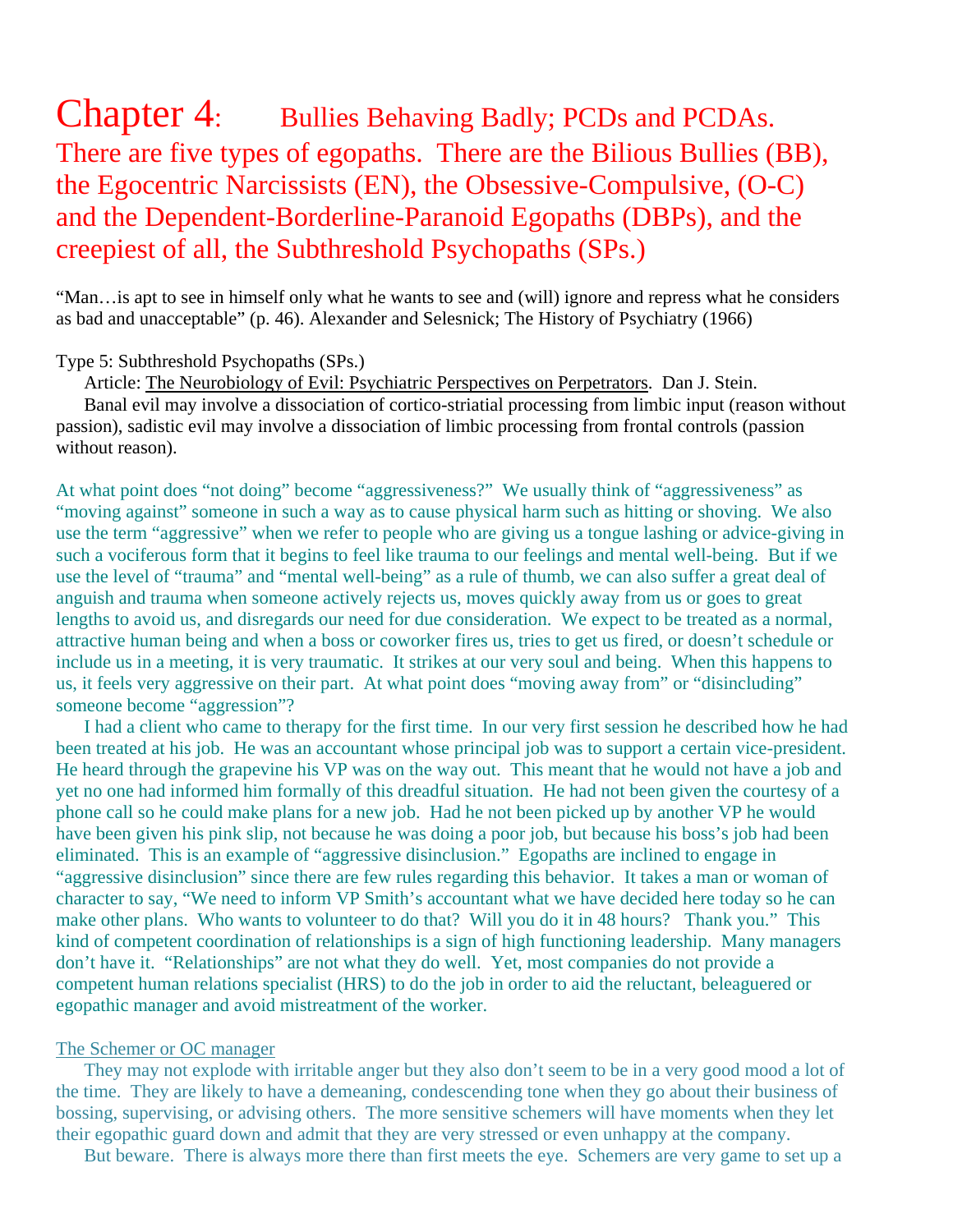ruse, a double back, or a "screw-you-over." They have an agenda to protect their territory or to get ahead. They are the ultimate political animals. They feel no compunction about disregarding your needs or feelings in their drive toward their goal.

 Bilious bullies are at least genuine. You know where they stand on the issues. They are not happy and they'll let you know that as soon as you decide to breath a word that opposes them. They will find fault with whatever you do and no amount of reasoning and explaining will let you off the hook. Bullies have a corn cob up their arses that no amount of "Adult-Adult" exchanges coming from you will mitigate. A big part of the problem is that their unrelenting criticism starts to push your buttons and you become a bit of a BBB yourself.

 I call these people "BBB" because of the numerous phrases that can be coined using these three letters. Big, Bad, Bully is the first one that comes to mind. But you could also call them Bilious, Bitchy Bulldogs. Or you could refer to them as Bloated, Bulldozing Bastards. Come up with your own combination of "B" words to describe your favorite overweight, underweight, inconsiderate, self-absorbed master of disaster. Would it be "Borderline, Bipolar Bitch?" (See chapter XX for the double wife murderer's big, bad momma)

 In the book "Letters from Jenny" by the grandfather of modern personality assessment, Gordon Allport, there is a young man's mother who is described by Allport as being "anal." It seems in the past the word meant "mean, judgmental, and ill-tempered." It is usually used these days to mean "obsessive and compulsive." Read the last chapter of Letters from Jenny book for an assessment of her personality.

#### Egopathic Sentences

 All egopaths, and psychopaths as far as that goes, have one thing in common. They have a core which is wounded and incomplete. Another way to say that is to say they have a core of pain from an early wound. (See the "9 Steps of Egopathic Process" at the end of the last chapter.) The later the wound, the less psychopathic they are and the more they are only egopathic. (see page XX for the bad behavior "bell curve.") Most egopaths do not understand this psychological phenomenon at all. Egopaths tend to take the stand that psychology is full of nonsense and that they don't need psychotherapy. Some of the egopathic sentences you'll hear are:

"Psychiatrists (or any mental health professional) are some of the sickest dudes around. Those people are sicker than I am!"

"I wouldn't go to see one of those quacks (shrinks, cuckoo birds) if you paid me."

"There nothing wrong with me. I don't need counseling. I can take care of my problems. If anyone needs counseling it's you. If you would straighten up and do as I tell you everything would be okay." "I'm not interested in counseling" (followed by a big laugh).

 Most egopaths would have had a very good life if they had not been "traunciled" at an early stage in their lives. Most are tall, handsome, charming, intelligent, quick-witted and capable. But that's part of the problem. Most of them got whatever they wanted when they were young people which fueled the egopathic pump and doubled the likelihood that they would grow up egopathic.

 A man or woman's character is shaped by the love, limits and consequences that they experience as children. When a child is treated with favoritism because of his/her position in the family, gender, personal attractiveness, or intelligence they learn that they can get away with a lot. And it is hellaciously difficult to get them to unlearn that expectation when they are grown. It can drive a spouse into an early grave and no one is the wiser for it. Egopaths just don't get it. They don't understand that they are not the center of the universe. They have never had to develop a sense of "otherness" which is the highcharacter person's stock in trade. Caring about other's feelings and needs just doesn't compute in an egopathic brain. "Altrucharacteristic" is my word for this giving, sharing, deferring style of interaction. Can you learn to be "altrucharacteristic?"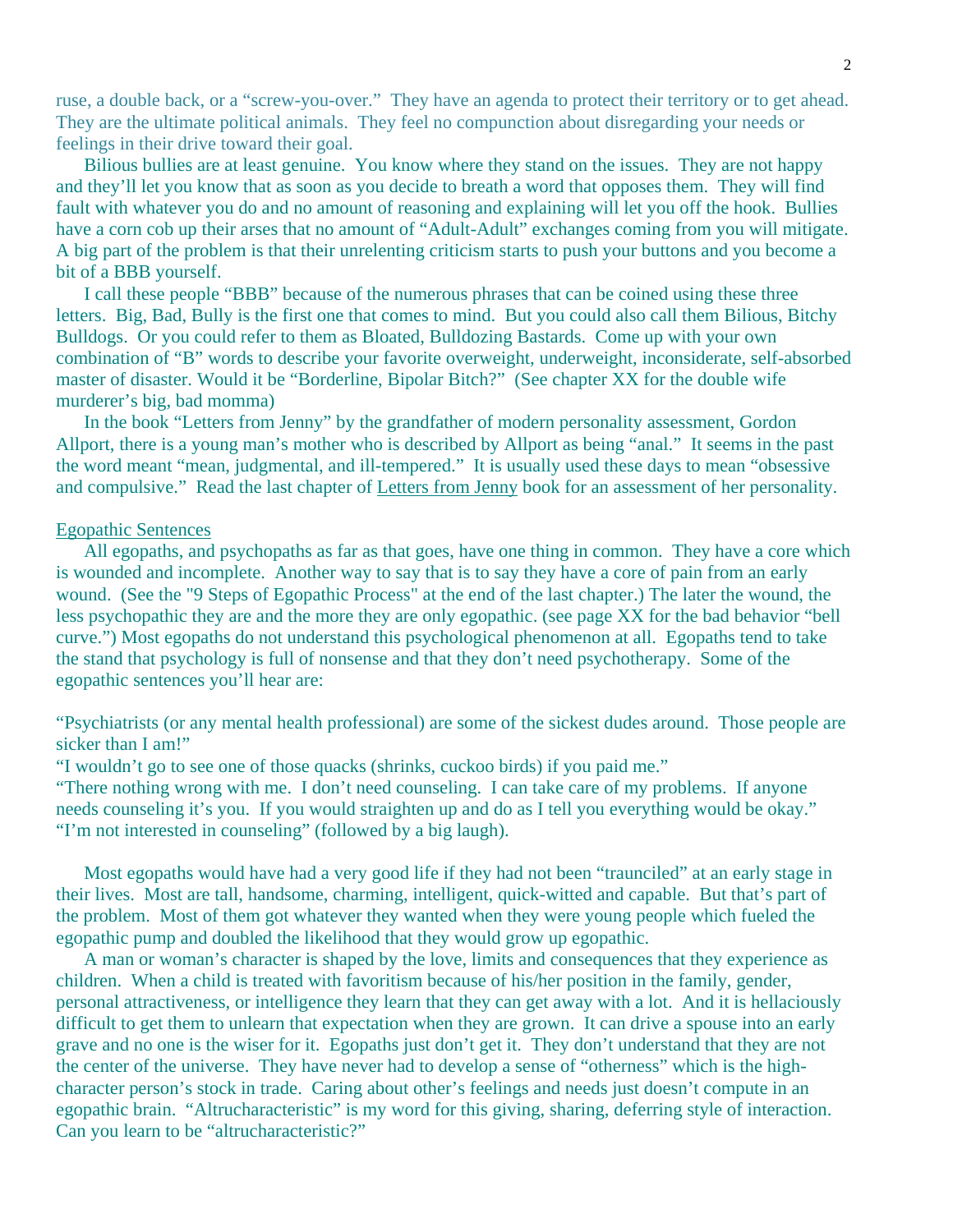High emotional intelligence and ego defenses combined:

- 1. Able to know one's use of ego defenses and ego expressions
- 2. Able to understand one's use of ego defenses and ego expressions
- 3. Able to manage (or control) one's ego defenses and ego expressions
- 4. Able to reveal and discuss one's ego defenses and ego expressions.

5. Able to have empathy for those who have been hurt by one's use of ego defenses and ego expressions. If you can do 4 out of these 5, then you can be considered "altrucharacteristic."

#### Momentary Psychopaths

 How do you categorize the young man, Charles Roberts, who was stable and raising a family in small town Pennsylvania and who then, one day, lined up some little girls and executed them in cold blood? How do we diagnose him? We need a name other than psychopath. I believe he was an unusual type of egopath who got pushed over the edge into brutal psychopathy. Shall we call these types "momentary psychopaths?"

 Of course, the purpose of this book is to help mental health professionals become aware of this dangerous personality style. If an egopath were to be granted the right to carry a gun, he could misuse that privilege far sooner than a non-egopath. That is why we need to further Robert Hare's work on the Psychopathic Checklist (PCL) so that it reflects the traits of an egopath instead of a psychopath. For instance, on the P-Scan it says, "There are givers and there are takers." I presume the psychopath would be considered a "taker." But an egopath would say, "I'm such a giver. I give and give and no one appreciates me." And it may be true. She's not lying. But she or he would be encapsulating (compartmentalizing) the times when she or he was aggressive and mean-spirited to the point of cruelty. Egopaths vary in their ability to remember and be honest about their moments of biting, sharp-tongued sarcasm or incisive cutting remarks. Sometimes they admit they do it and say, "He deserved it." Other times they will flat out deny that they ever said such a thing. They will be indignant at your accusation.

 I wonder if there is research that describes this personality style of denial and how it predisposes a person to old-age cantankerousness and even early dementia. This leaves an adult child who has begun therapy to be bewildered when they finally confront their parent(s) about their childhood involvement in the developmental trauncil. If the parent denies such a thing ever happened, the adult child feels abused and invalidated all over again.

## The Scheming Predatory Retributive Egopath

The Gang of Five: There were a group of five therapists once who worked well together. But two of the three male therapists left the worksite. That left one male therapist, Jamal, and five women. There is something dangerous about one man being left to the devices of five women. There is a phenomenon that might be called "gang mass aggression toward a target" which should be researched in social psychology. It is an expression of childhood abuse transpositioned from the original abuser to an innocent, scapegoat surrogate. This has been seen throughout history in thousands of situations yet seldom described for what it really is.

These five women each who had to have been abused (or traunciled in some way) as children, ganged up on this fellow employee to censure him and utilizing trumped-up charges and misappropriation of the facts to get him fired. No real misbehavior was cited, just mass judgmentalness and trumped up charges. Their boss was a fair woman but one who did not understand egopathy. She did not know how to recognize it, confront it and control it. Eventually, Jamal was terminated, wreaking havoc and pain in his life.

Research has just been completed and reported showing that bigger mice will bully smaller ones in a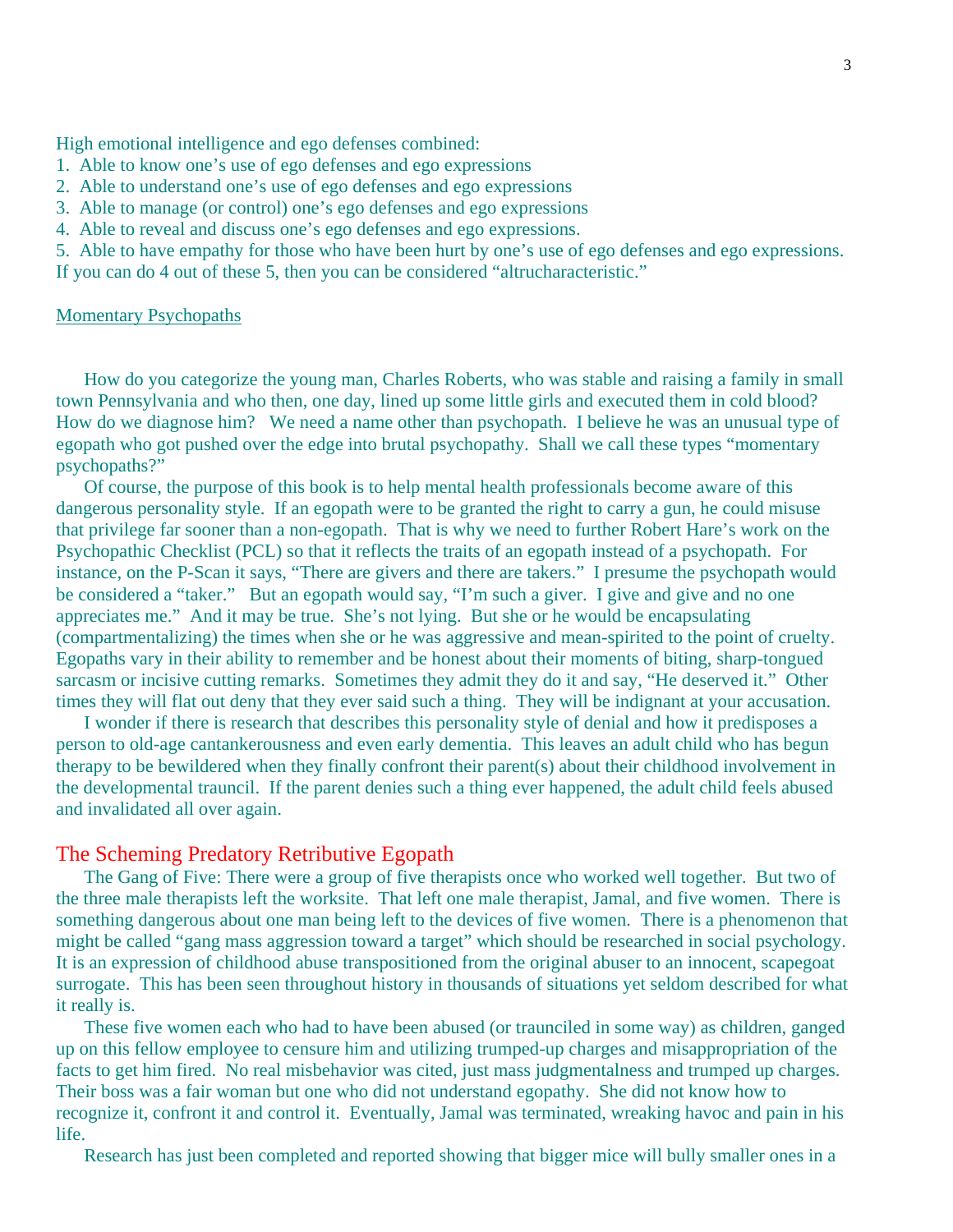cage. The changes in the small mice seem to be permanent if the abuse or trauma continues long enough. The address to the information online is http://usatoday.printthis.clickability.com/pt/cpt?action

## The PBS Special about Elia Kazan and Arthur Miller.

 I remember in film school studying the great brilliant director named Elia Kazan. He made the great films "Streetcar Named Desire" and "On the Waterfront." He had decided to name Communist Party members in the hearings of the House Committee on Un-American Activities in the early 1950's. He had weighed the pros and cons of naming names and had decided that his career was too important not to cooperate with the committee. After all, he had been one who had actually been a member of the Communist Party.

 Kazan's reasoning did make sense. He obtained permission from some of the people he would name and, he reasoned, he would not be giving the committee anything they did not already have. But the outcome was devastating. He lost his best friend, Arthur Miller, and other friends shunned him. Arthur Miller went on to write a play called "The Crucible." The play was analogous to the "witch hunt" which had transpired during the McCarthy hearings.

When the play was presented, the reviewers were afraid that if they gave it a positive review they would be treated badly by the media industry. They would be considered leftist just for writing a positive review of a play that showed sympathies toward exposing egopathically judgmental cruelties. How the long arm of egopathy spreads and contaminates life! One of the actresses was targeted for simply acting in the play. She had to pay \$500 to a "fixer" to get her name off the blacklist. Unbelievable.

 If we go back to the very beginning of the House Committee in 1946 we could find a useful set of endeavors that were designed to root out the worst of the Communist leaning operatives here in America. That was well and good. But somewhere along the way the subtle psychodynamics of egopathy took over the mind of Senator Joseph McCarthy. His psychological self began to say, "Hey, this feels good. I have the power to search people out and call them before the Committee and grill them about their behavior. This is like an aphrodisiac or an anti-depressant. I don't feel like a loser anymore. I feel like I'm somebody important. I think I'll do more of this. I'll broaden my range and get tougher on those who are named." No one, least of all Senator McCarthy, was able to stand up to this powerful inner voice and say, "Don't let this voice, this prurient neediness, take you too far. This is a psychological voice of unhealed woundedness and if you don't be careful it could grow into egopathy. If it grows into egopathy a lot of innocent people could get hurt and have their careers ruined." No one was able to have the psychological insight to remonstrate with Senator McCarthy. Psychology was too much in its adolescence in those days. But how far have we come since the 1950's? How well can we confront a current senator or president about his or her egopathic leanings? Or even confront ourselves, those of us who are parents, supervisors, managers, or professors? Generally, we don't do this very well.

 My hope and prayer is that this book will begin to help people take a long look at themselves and realize when they are leaning toward making themselves feel good by attacking, fault-finding, censuring, rejecting, and disregarding. I would like the world to become a better place in which to live.

 In the Andrea Yates story, Yates says she "knew it was wrong and that she would be punished." This is fodder for the prosecution to prove that she knew what she was doing was wrong and, therefore, is punishable as "not insane." Although trying to decide if a person knew that "what they were doing was wrong" has been deemed a test for "insanity," most mental health professionals do not think in terms of "insanity" since that is such an archaic concept. We have much more specific diagnoses now and more sophisticated ways of assessing the level of the person's mental health.

 For instance, one way of assessing a person's mental health is to ask if they suffer from "compulsions." A compulsion is an overwhelming drive to do something. The person may know it's "wrong" and yet still do it. Millions of people know smoking is wrong and yet they feel compelled to do it anyway. Millions of people know it's "wrong" to overeat or pig out on junk food, but they do it anyway. In Andrea Yates' case, the question is not "did she know it was wrong" but "how overwhelming